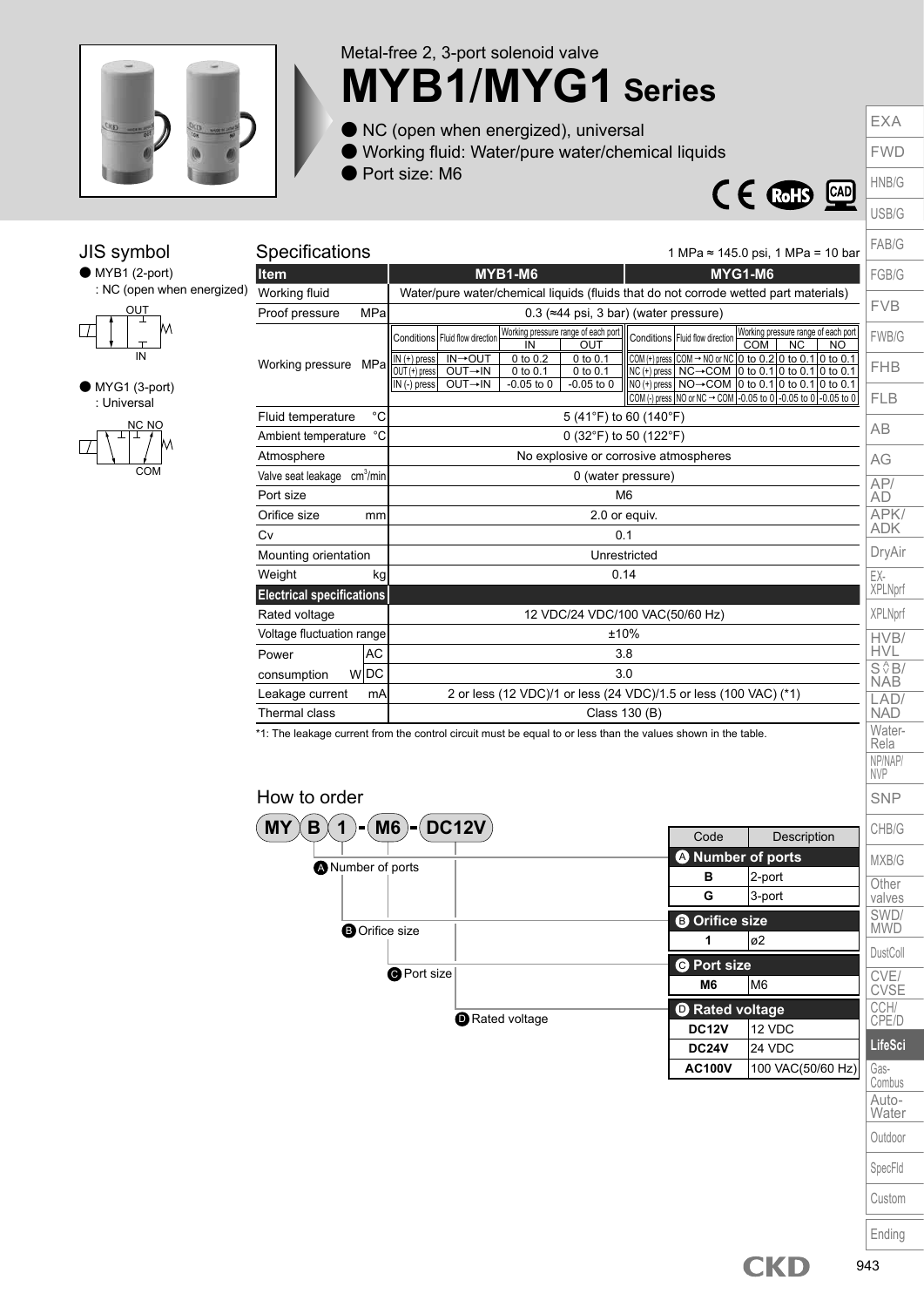# **MYB1**/**MYG1 Series**

Internal structure and parts list

### $\bullet$  MYB1-M6

EXA FWD

HNB/G USB/G

FAB/G FGB/G FVB

FWB/G FHB

FLB AB

AG AP/ AD APK/ ADK DryAir EX-XPLNprf XPLNprf HVB/ HVL  $S \sqrt{\frac{A}{2}}B/$ NAB LAD/ NAD Water-Rela NP/NAP/ NVP SNP CHB/G MXB/G **Other** valves SWD/ MWD DustColl CVE/ CVSE CCH/ CPE/D **LifeSci** Gas-Combus Auto-Water Outdoor SpecFld

## **8** *<u><b>*</u> **6 5 4 3 2 1**



 $\bullet$  MYG1-M6





### Cannot be disassembled

| No. | <b>IPart name</b>                                         | <b>Material</b>     |                                  |
|-----|-----------------------------------------------------------|---------------------|----------------------------------|
| 1   | Coil assembly                                             | Class B molded coil |                                  |
| 2   | Spring                                                    | <b>SUS304</b>       | Stainless steel                  |
| 3   | Plunger                                                   |                     | SUS405 or equiv. Stainless steel |
| 4   | Diaphragm adaptor                                         | <b>PPS</b>          | Polyphenylene sulfide            |
| 5   | Protective sheet                                          | PTFE                | : Tetrafluoroethylene resin      |
| 6   | Diaphragm                                                 | <b>FKM</b>          | :Fluoro rubber                   |
| 7   | Body                                                      | <b>PPS</b>          | Polyphenylene sulfide            |
| 8   | Mounting plate                                            | <b>SUS303</b>       | Stainless steel                  |
| 9   | Phillips pan head machine screw,<br>captive spring washer | SUSXM7              | Stainless steel                  |

### Cannot be disassembled

| No. | Part name                                                 | <b>Material</b>     |                           |  |
|-----|-----------------------------------------------------------|---------------------|---------------------------|--|
| 1   | Coil assembly                                             | Class B molded coil |                           |  |
| 2   | Spring                                                    | <b>SUS304</b>       | Stainless steel           |  |
| 3   | Plunger                                                   | SUY                 | lron                      |  |
| 4   | Spacer                                                    | <b>PPS</b>          | Polyphenylene sulfide     |  |
| 5   | Diaphragm adaptor                                         | <b>PPS</b>          | Polyphenylene sulfide     |  |
| 6   | Protective sheet                                          | PTFE                | Tetrafluoroethylene resin |  |
| 7   | Diaphragm                                                 | <b>FKM</b>          | Fluoro rubber             |  |
| 8   | Rod                                                       | Ceramic             |                           |  |
| 9   | Body                                                      | <b>PPS</b>          | Polyphenylene sulfide     |  |
| 10  | Spring holder                                             | <b>SUS304</b>       | Stainless steel           |  |
| 11  | Spring                                                    | <b>SUS304</b>       | Stainless steel           |  |
| 12  | Mounting plate                                            | <b>SUS303</b>       | Stainless steel           |  |
| 13  | Phillips pan head machine screw,<br>captive spring washer | SUSXM7              | Stainless steel           |  |

#### 944

Custom

Ending

**CKD**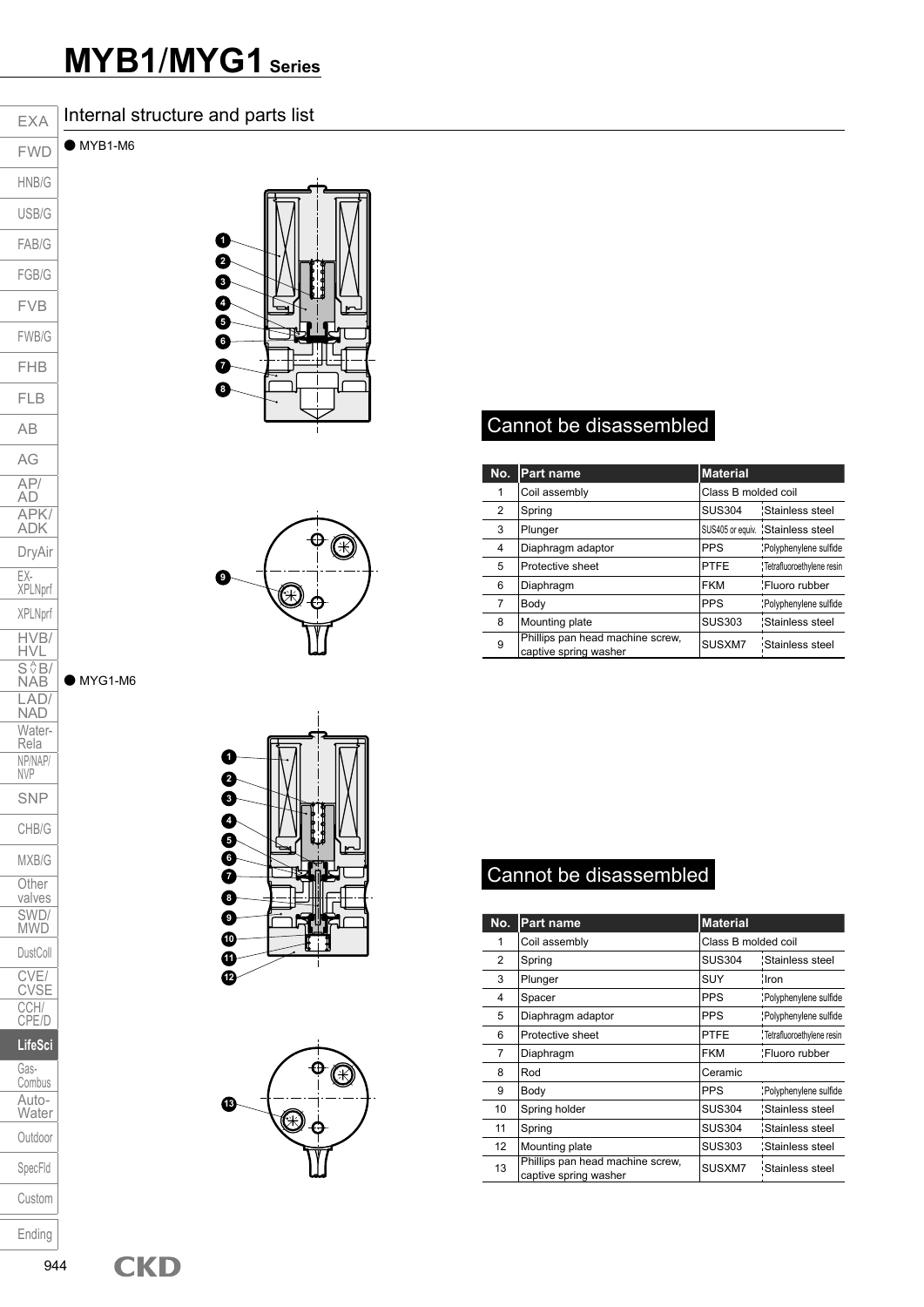# **MYB1**/**MYG1 Series**



**CKD**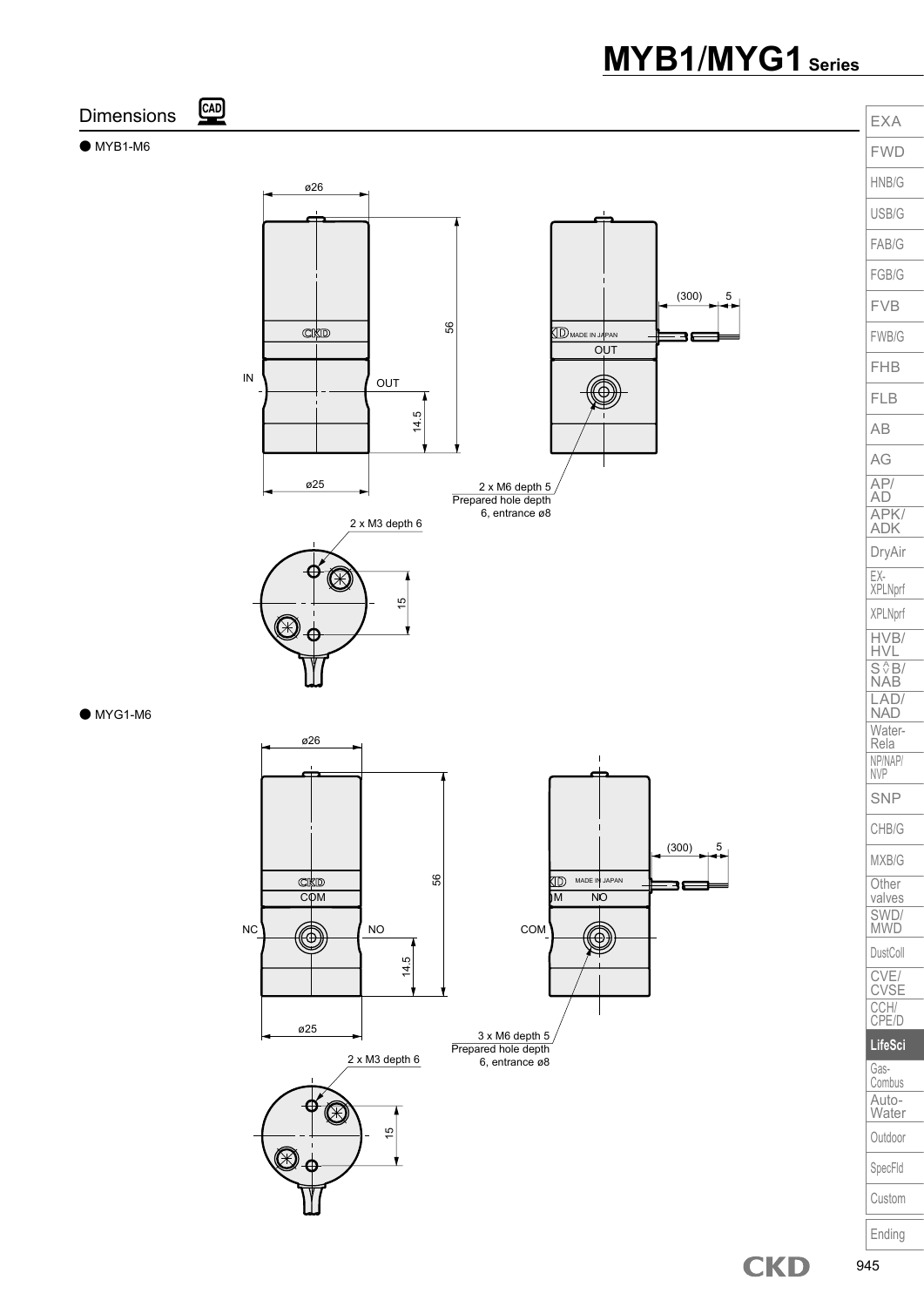EXA FWD HNB/G USB/G FAB/G FGB/G FVB FWB/G FHB FLB AB AG AP/ AD APK/ ADK DryAir EX-XPLNprf XPLNprf HVB/ HVL  $S \sqrt{\frac{A}{2}}B/$ NAB LAD/ NAD Water-Rela NP/NAP/ NVP SNP CHB/G MXB/G **Other** valves SWD/ **MWD** DustColl **CVE CVSE** CCH/ CPE/D **LifeSci** Gas-Combus Auto-**Water Outdoor** SpecFld



Metal-free 2, 3-port solenoid valve

# **MYB2**/**MYG2 Series**

- NC (open when energized), universal
- Working fluid: Water/pure water/chemical liquids
- Port size: Rc1/8



1 MPa ≈ 145.0 psi, 1 MPa = 10 bar



| Working fluid                           | Water/pure water/chemical liquids (fluids that do not corrode wetted part materials)                                                                                                                                 |                                                                                                                                                                                                                                                                     |  |  |  |
|-----------------------------------------|----------------------------------------------------------------------------------------------------------------------------------------------------------------------------------------------------------------------|---------------------------------------------------------------------------------------------------------------------------------------------------------------------------------------------------------------------------------------------------------------------|--|--|--|
| <b>MPa</b><br>Proof pressure            | $0.3$ ( $\approx$ 44 psi, 3 bar) (water pressure)                                                                                                                                                                    |                                                                                                                                                                                                                                                                     |  |  |  |
| Working pressure MPa                    | Fluid flow<br>Working pressure of each port (MPa)<br>Conditions<br>OUT<br>direction<br>IN<br>$IN \rightarrow OUT$<br>0 to 0.2<br>$0$ to $0.1$<br>IN (+) press<br>OUT→IN<br>$0$ to $0.1$<br>OUT (+) press<br>0 to 0.1 | Fluid flow<br>Working pressure of each port (MPa)<br>Conditions<br>NC<br><b>COM</b><br>direction<br>NO.<br>$\left \left  \right $ COM (+) press COM $\rightarrow$ NO or NC 0 to 0.2 0 to 0.1 0 to 0.1<br>$\parallel$ NC (+) press NC→COM 0 to 0.1 0 to 0.1 0 to 0.1 |  |  |  |
|                                         | OUT→IN<br>$-0.05$ to 0<br>$-0.05$ to $0$<br>$IN$ (-) press                                                                                                                                                           | $\ $  NO(+) press   NO→COM   0 to 0.1   0 to 0.1   0 to 0.1<br>COM (-) press NO or NC→COM -0.05 to 0 -0.05 to 0 -0.05 to 0                                                                                                                                          |  |  |  |
| $^{\circ}$ C<br>Fluid temperature       | 5 (41°F) to 60 (140°F)                                                                                                                                                                                               |                                                                                                                                                                                                                                                                     |  |  |  |
| Ambient temperature °C                  | 0 (32°F) to 50 (122°F)                                                                                                                                                                                               |                                                                                                                                                                                                                                                                     |  |  |  |
| Atmosphere                              | No explosive or corrosive atmospheres                                                                                                                                                                                |                                                                                                                                                                                                                                                                     |  |  |  |
| Valve seat leakage cm <sup>3</sup> /min | 0 (water pressure)                                                                                                                                                                                                   |                                                                                                                                                                                                                                                                     |  |  |  |
| Port size                               | <b>Rc1/8</b>                                                                                                                                                                                                         |                                                                                                                                                                                                                                                                     |  |  |  |
| Orifice size<br>mm                      | 3.0 or equiv.                                                                                                                                                                                                        |                                                                                                                                                                                                                                                                     |  |  |  |
| Cv                                      | 0.18                                                                                                                                                                                                                 |                                                                                                                                                                                                                                                                     |  |  |  |
| Mounting orientation                    | Unrestricted                                                                                                                                                                                                         |                                                                                                                                                                                                                                                                     |  |  |  |
| Weight<br>kg                            | 0.22                                                                                                                                                                                                                 | 0.24                                                                                                                                                                                                                                                                |  |  |  |
| Electrical specifications               |                                                                                                                                                                                                                      |                                                                                                                                                                                                                                                                     |  |  |  |
| Rated voltage                           | 24 VDC, 100 VAC(50/60 Hz)                                                                                                                                                                                            |                                                                                                                                                                                                                                                                     |  |  |  |
| Voltage fluctuation range               | ±10%                                                                                                                                                                                                                 |                                                                                                                                                                                                                                                                     |  |  |  |
| Power consumption<br>W                  | 5.5                                                                                                                                                                                                                  |                                                                                                                                                                                                                                                                     |  |  |  |
| Starting current<br>A                   | 1 or less                                                                                                                                                                                                            |                                                                                                                                                                                                                                                                     |  |  |  |
| Leakage current<br>mAl                  | 24 VDC: 1 or less, 100 VAC: 6 or less (*1)                                                                                                                                                                           |                                                                                                                                                                                                                                                                     |  |  |  |
| Thermal class                           | Class 130 (B)                                                                                                                                                                                                        |                                                                                                                                                                                                                                                                     |  |  |  |

\*1 : The leakage current from the control circuit must be equal to or less than the values shown in the table.

\*2 : As this product generates noise from incorporating electronic oscillator circuits, use noise countermeasures on the same power line.

\*3 : After the solenoid valve is completely switched OFF, set an interval of 0.5 seconds or more before switching it ON the next time.

#### How to order



Custom

Ending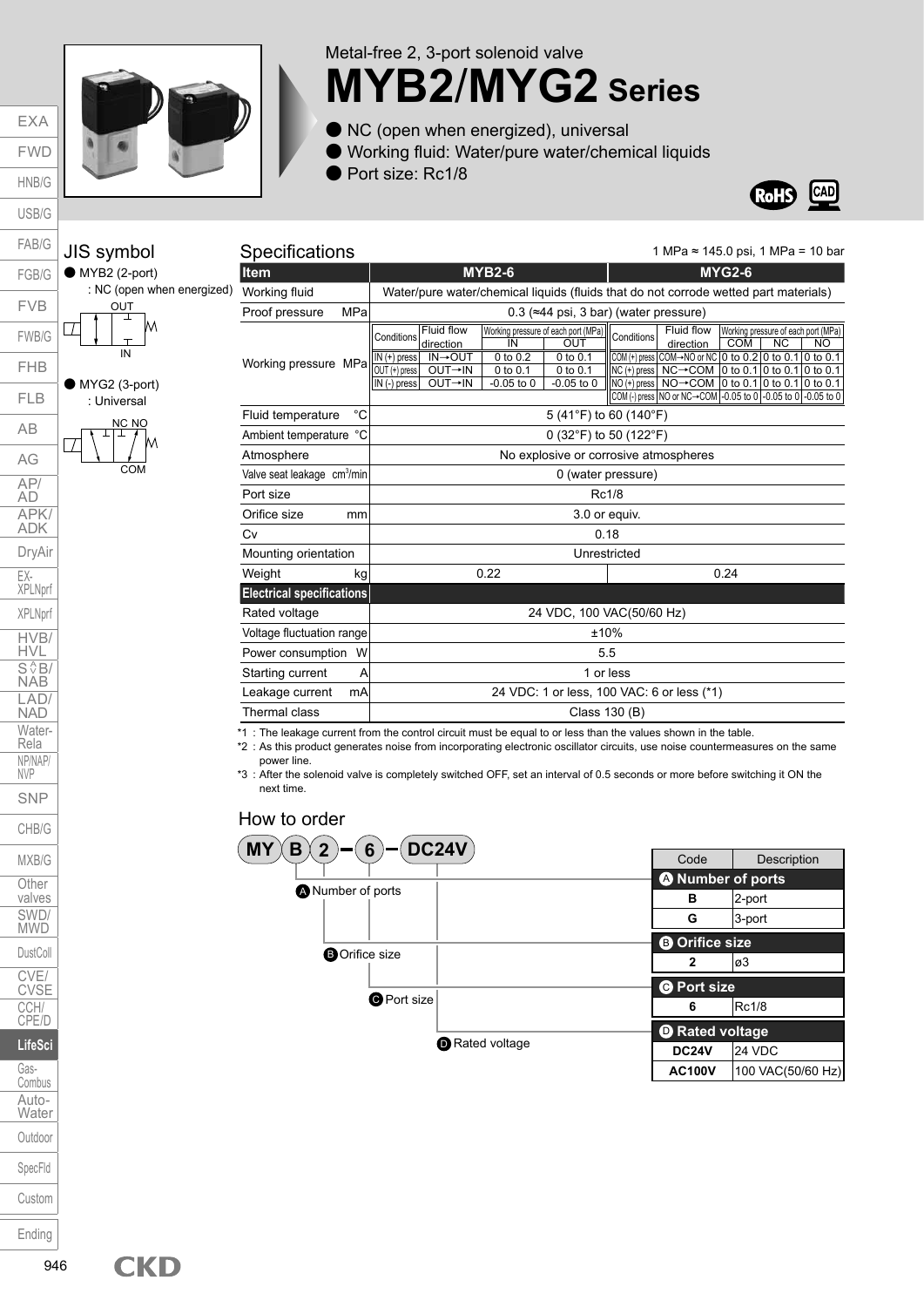# **MYB2**/**MYG2 Series**

EXA FWD HNB/G USB/G

FAB/G FGB/G FVB

FWB/G FHB

FLB AB

AG AP/ AD APK/ ADK DryAir EX-XPLNprf XPLNprf HVB/ HVL  $S \sqrt{\frac{A}{B}}$ NAB LAD/ NAD Water-Rela NP/NAP/ NVP SNP CHB/G

#### Internal structure and parts list

● MYB2 (2-port valve)



Cannot be disassembled

● MYG2 (3-port valve)



### Cannot be disassembled

CPE/D **LifeSci**

MXB/G **Other** valves SWD/ MWD DustColl CVE/ CVSE CCH/

|   | No. Part name                                | <b>Material</b>     |                                  | No. | <b>Part name</b> | <b>Material</b> |                       | Gas-<br>Combus |
|---|----------------------------------------------|---------------------|----------------------------------|-----|------------------|-----------------|-----------------------|----------------|
|   | Cross-recessed pan head machine screw SUSXM7 |                     | Stainless steel                  |     | <b>Body</b>      | <b>IPPS</b>     | Polyphenylene sulfide | Auto-          |
|   | Coil assembly                                | Class B molded coil |                                  |     | <b>Rod</b>       | l Ceramic       |                       | Water          |
|   | Spring                                       | <b>SUS304</b>       | Stainless steel                  | 10  | <b>Base</b>      | <b>IPPS</b>     | Polyphenylene sulfide | Outdoor        |
|   | <b>Plunger</b>                               |                     | SUS405 or equiv. Stainless steel | 11  | Spring holder    | SUS304          | Stainless steel       |                |
|   | Diaphragm adaptor                            | <b>PPS</b>          | Polyphenylene sulfide            | 12  | Spring           | SUS304          | Stainless steel       | SpecFld        |
| 6 | Diaphragm                                    | <b>FKM</b>          | Fluoro rubber                    | 13  | Mounting plate   | SUS304          | Stainless steel       |                |
|   | Protective sheet                             | <b>PTFE</b>         | Tetrafluoroethylene resin        | 14  | Cap              | IPPS            | Polyphenylene sulfide | Custom         |

Ending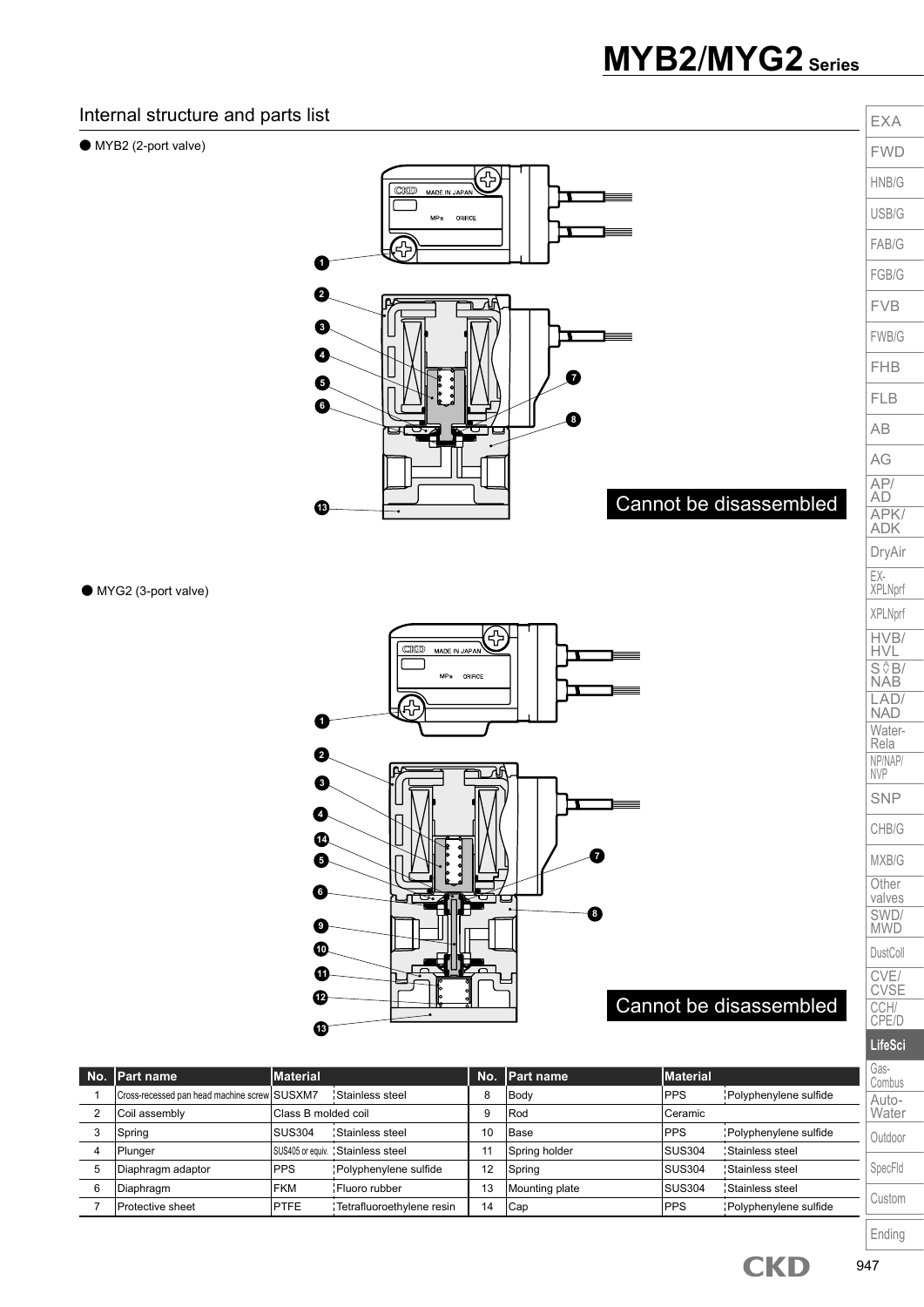# **MYB2**/**MYG2 Series**

 $\boxed{\text{CAD}}$ 

| EXA                        | Dimensions          | Ŀ |
|----------------------------|---------------------|---|
| <b>FWD</b>                 | MYB2 (2-port valve) |   |
| HNB/G                      |                     |   |
| USB/G                      |                     |   |
| FAB/G                      |                     |   |
| FGB/G                      |                     |   |
| <b>FVB</b>                 |                     |   |
| FWB/G                      |                     |   |
| <b>FHB</b>                 |                     |   |
| <b>FLB</b>                 |                     |   |
| AB                         |                     |   |
| AG                         |                     |   |
| AP/<br>AD                  |                     |   |
| APK/<br>ADK                |                     |   |
| DryAir                     |                     |   |
| EX-<br><b>XPLNprf</b>      |                     |   |
| <b>XPLNprf</b>             |                     |   |
| HVB/<br>HVL                |                     |   |
| $S \sqrt[4]{B}$<br>NAB     |                     |   |
| LAD/<br><b>NAD</b>         | MYG2 (3-port valve) |   |
| Water-<br>Rela             |                     |   |
| NP/NAP/<br><b>NVP</b>      |                     |   |
| SNP                        |                     |   |
| CHB/G                      |                     |   |
| MXB/G                      |                     |   |
| Other<br>valves            |                     |   |
| SWD/<br>MWD                |                     |   |
| DustColl                   |                     |   |
| CVE/<br><b>CVSE</b>        |                     |   |
| $\overline{CCH/}$<br>CPE/D |                     |   |
| LifeSci                    |                     |   |
| Gas-<br>Combus             |                     |   |
| Auto-<br>Water             |                     |   |
| Outdoor                    |                     |   |
| SpecFld                    |                     |   |
| Custom                     |                     |   |
| Ending                     |                     |   |





\* When 2 x M5 for mounting is 6 mm or more from the bottom of the mounting plate, the screw cuts into the body or base, leading to cracking. The screw end must be 6 mm or less from the bottom of the mounting plate.

948

 $\overline{a}$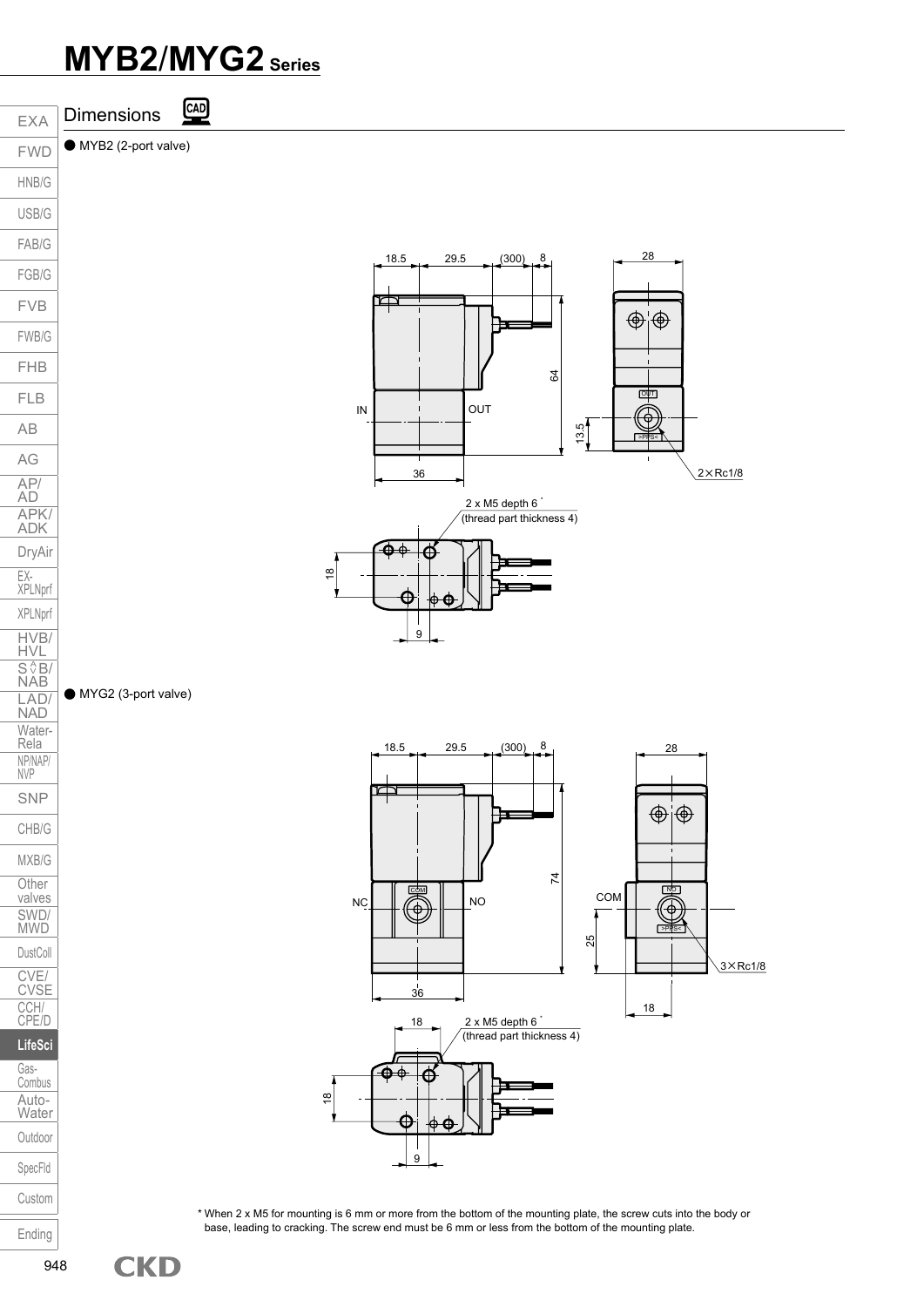

Metal-free 2, 3-port solenoid valve

# **MYB3**/**MYG3 Series**

- NC (open when energized), universal
- Working fluid: Water/pure water/chemical liquids
- Port size: Rc1/8, Rc1/4, Rc3/8

 $C \in \mathbb{R}$  and  $\mathbb{R}$ 

EXA FWD HNB/G USB/G

#### JIS symbol

 $\bullet$  MYB3 (2-port) : NC (open when energized)



 $\bullet$  MYG3 (3-port) : Universal NC NO



| Specifications                          |                                                                                                                                                                                                                                                                                                                                                                                                                                                | FAB/G              |  |  |
|-----------------------------------------|------------------------------------------------------------------------------------------------------------------------------------------------------------------------------------------------------------------------------------------------------------------------------------------------------------------------------------------------------------------------------------------------------------------------------------------------|--------------------|--|--|
| Item                                    | MYB3<br>MYG3                                                                                                                                                                                                                                                                                                                                                                                                                                   |                    |  |  |
| Working fluid                           | Water/pure water/chemical liquids (fluids that do not corrode wetted part materials)                                                                                                                                                                                                                                                                                                                                                           |                    |  |  |
| Proof pressure<br>MPa                   | $0.3$ ( $\approx$ 44 psi, 3 bar) (water pressure)                                                                                                                                                                                                                                                                                                                                                                                              | <b>FVB</b>         |  |  |
|                                         | Fluid flow<br><b>Fluid flow</b><br>Working pressure range of each port<br>Working pressure range of each port<br>Conditions<br>Conditions<br>$\overline{\mathsf{IN}}$<br>OUT<br><b>COM</b><br>$\overline{\text{NC}}$<br><b>NO</b><br>direction<br>direction                                                                                                                                                                                    | <b>FWB/G</b>       |  |  |
| Working pressure MPa                    | $\text{COM}(+)$ press $\text{COM}\rightarrow\text{NO}$ or NC $\text{O}$ to 0.2 $\text{O}$ to 0.1 $\text{O}$ to 0.1<br>$\overline{\mathsf{IN}(+)}$ press<br>$IN \rightarrow OUT$<br>0 to 0.2<br>0 to 0.1<br>OUT→IN<br>$NC$ (+) press $NC \rightarrow COM$   0 to 0.1   0 to 0.1   0 to 0.1<br>0 to 0.1<br>0 to 0.1<br>OUT (+) press<br>NO (+) press NO→COM 0 to 0.1 0 to 0.1 0 to 0.1<br>OUT→IN<br>$-0.05$ to 0<br>$-0.05$ to 0<br>IN (-) press | <b>FHB</b>         |  |  |
|                                         | COM (-) press NO or NC→COM   -0.05 to 0   -0.05 to 0   -0.05 to 0                                                                                                                                                                                                                                                                                                                                                                              | <b>FLB</b>         |  |  |
| Fluid temperature<br>°C                 | 5 (41°F) to 60 (140°F)                                                                                                                                                                                                                                                                                                                                                                                                                         | AB                 |  |  |
| Ambient temperature °C                  | 0 (32°F) to 50 (122°F)                                                                                                                                                                                                                                                                                                                                                                                                                         |                    |  |  |
| Atmosphere                              | No explosive or corrosive atmospheres                                                                                                                                                                                                                                                                                                                                                                                                          | AG                 |  |  |
| Valve seat leakage cm <sup>3</sup> /min | 0 (water pressure)                                                                                                                                                                                                                                                                                                                                                                                                                             |                    |  |  |
| Port size                               | Rc1/8, Rc1/4, Rc3/8                                                                                                                                                                                                                                                                                                                                                                                                                            |                    |  |  |
| Orifice size<br>mm                      | AD<br>5.0 or equiv.<br>APK/                                                                                                                                                                                                                                                                                                                                                                                                                    |                    |  |  |
| Cv                                      | ADK.<br>0.5                                                                                                                                                                                                                                                                                                                                                                                                                                    |                    |  |  |
| Mounting orientation                    | Unrestricted                                                                                                                                                                                                                                                                                                                                                                                                                                   |                    |  |  |
| Weight<br>kg                            | 0.55<br>0.6                                                                                                                                                                                                                                                                                                                                                                                                                                    | EX-                |  |  |
| <b>Electrical specifications</b>        |                                                                                                                                                                                                                                                                                                                                                                                                                                                | XPLNprf            |  |  |
| Rated voltage                           | 12 VDC/24 VDC/100 VAC(50/60 Hz)                                                                                                                                                                                                                                                                                                                                                                                                                |                    |  |  |
| Voltage fluctuation range               | ±10%                                                                                                                                                                                                                                                                                                                                                                                                                                           |                    |  |  |
| AC<br>Power                             | HVB/<br><b>HVL</b><br>11<br>$S \sqrt[4]{B}$                                                                                                                                                                                                                                                                                                                                                                                                    |                    |  |  |
| WIDC<br>11.5<br>consumption             |                                                                                                                                                                                                                                                                                                                                                                                                                                                |                    |  |  |
| Leakage current<br>mA                   | 2 or less (12 VDC)/1 or less (24 VDC)/2 or less (100 VAC) (*1)                                                                                                                                                                                                                                                                                                                                                                                 | <b>NAB</b><br>LAD/ |  |  |
| Thermal class                           | <b>NAD</b><br>Class 130 (B)                                                                                                                                                                                                                                                                                                                                                                                                                    |                    |  |  |

\*1 : The leakage current from the control circuit must be equal to or less than the values shown in the table.



**LifeSci**

Water-Rela

| GAS-<br>Combus |
|----------------|
| Auto-<br>Water |
| Outdoor        |
| SpecFld        |
| Custom         |

Ending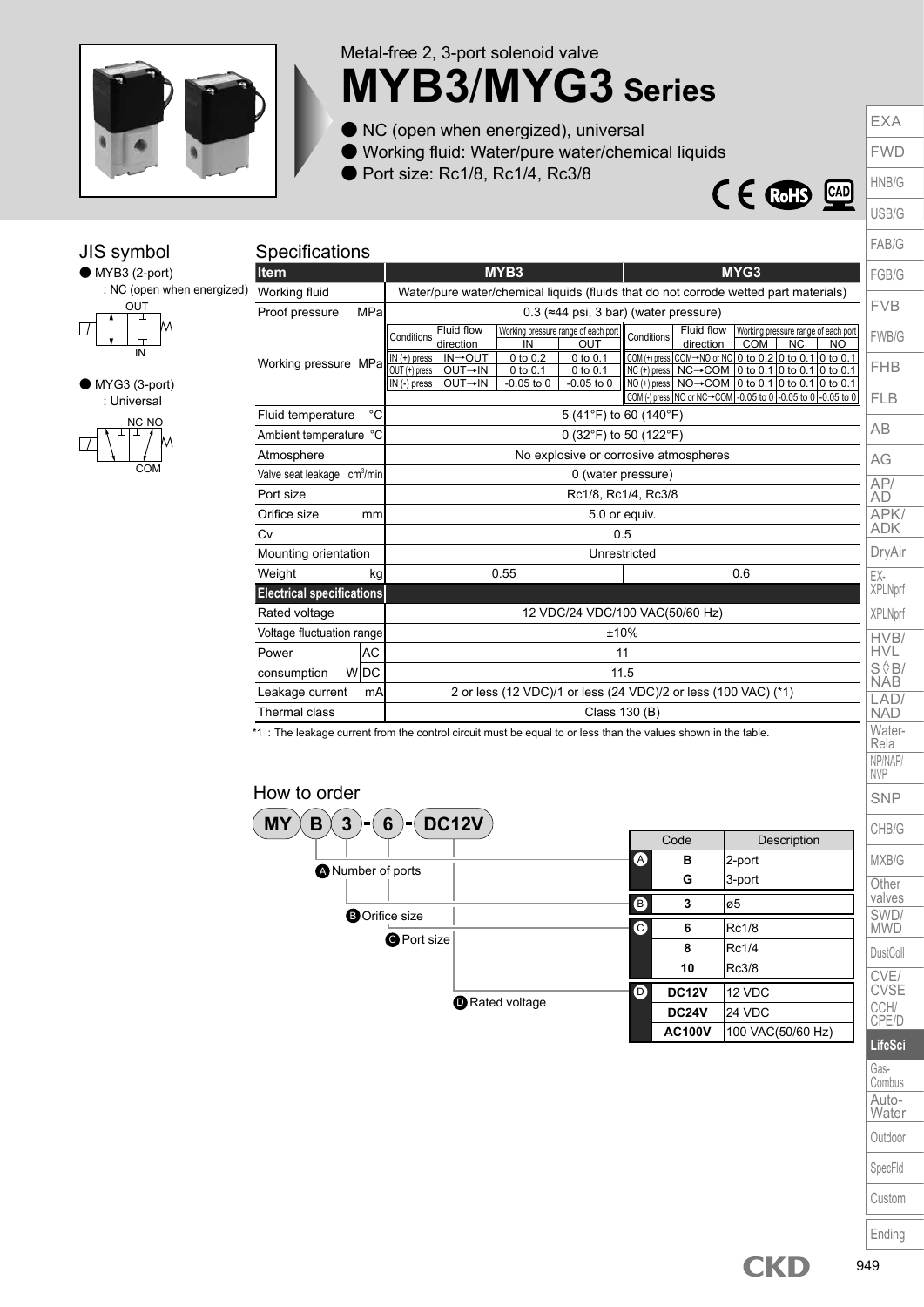# **MYB3**/**MYG3 Series**

#### Internal structure and parts list





### $\bullet$  MYG3





### Cannot be disassembled

| No.            | lPart name                            | <b>Material</b>     |                                  |
|----------------|---------------------------------------|---------------------|----------------------------------|
|                | Cross-recessed pan head machine screw | SUSXM7              | Stainless steel                  |
| $\overline{2}$ | Coil assembly                         | Class B molded coil |                                  |
| 3              | Spring                                | <b>SUS304</b>       | Stainless steel                  |
| 4              | Plunger                               |                     | SUS405 or equiv. Stainless steel |
| 5              | Diaphragm adaptor                     | <b>PPS</b>          | Polyphenylene sulfide            |
| 6              | Diaphragm                             | <b>FKM</b>          | Fluoro rubber                    |
| 7              | Diaphragm adaptor                     | <b>PPS</b>          | Polyphenylene sulfide            |
| 8              | Body                                  | <b>PPS</b>          | Polyphenylene sulfide            |
| 9              | Mounting plate                        | <b>SUS304</b>       | Stainless steel                  |
| 10             | Protective sheet                      | PTFE                | : Tetrafluoroethylene resin      |

### Cannot be disassembled

| No. | <b>Part name</b>                             | <b>Material</b>     |                                   |
|-----|----------------------------------------------|---------------------|-----------------------------------|
|     | Cross-recessed pan head machine screw SUSXM7 |                     | Stainless steel                   |
| 2   | Coil assembly                                | Class B molded coil |                                   |
| 3   | Spring                                       | <b>SUS304</b>       | Stainless steel                   |
| 4   | Plunger                                      |                     | SUS405 or equiv. 'Stainless steel |
| 5   | Spacer                                       | <b>PPS</b>          | Polyphenylene sulfide             |
| 6   | Diaphragm adaptor                            | <b>PPS</b>          | Polyphenylene sulfide             |
| 7   | Diaphragm                                    | <b>FKM</b>          | Fluoro rubber                     |
| 8   | Diaphragm adaptor                            | <b>PPS</b>          | Polyphenylene sulfide             |
| 9   | Rod                                          | Ceramic             |                                   |
| 10  | Body                                         | <b>PPS</b>          | Polyphenylene sulfide             |
| 11  | Base                                         | <b>PPS</b>          | Polyphenylene sulfide             |
| 12  | Mounting plate                               | <b>SUS304</b>       | Stainless steel                   |
| 13  | Spring holder                                | <b>SUS304</b>       | Stainless steel                   |
| 14  | Spring                                       | <b>SUS304</b>       | Stainless steel                   |
| 15  | Protective sheet                             | <b>PTFE</b>         | Tetrafluoroethylene resin         |

950